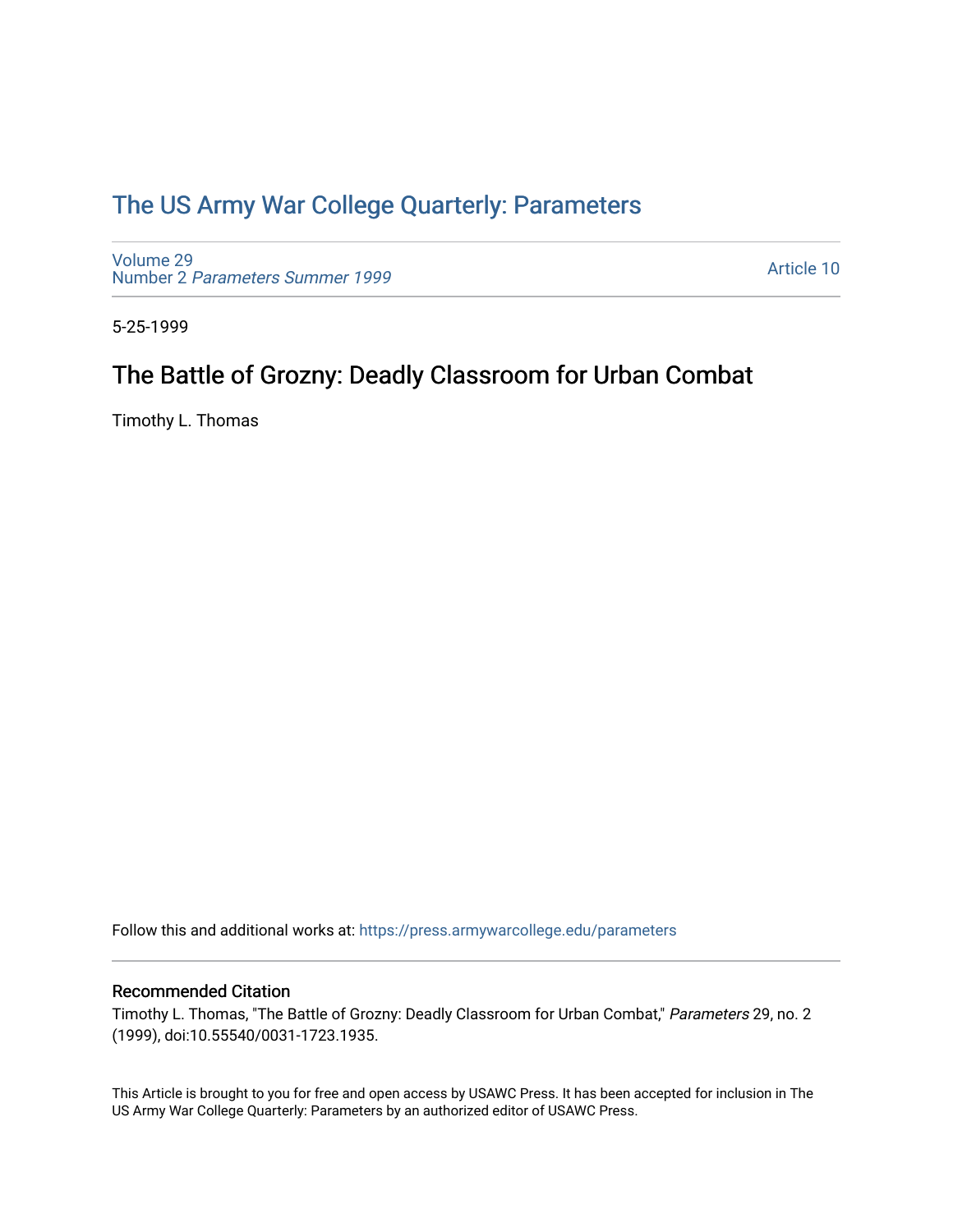# **The Battle of Grozny: Deadly Classroom for Urban Combat**

#### **TIMOTHY L. THOMAS**

From *Parameters*, Summer 1999, pp. 87-102.

Best policy in war--thwart the enemy's strategy, second best--disrupt his alliances through diplomacy, third best--attack his army in the field, worst strategy--attack walled cities.

-- Sun Tsu, *Art of War*

The battle for Grozny, the capital of the small Russian Republic of Chechnya, took place in January 1995. It pitted a hastily assembled and unprepared Russian force against a Chechen force of regulars and guerrillas equipped with Russian weapons and a belief in their cause. The Chechens held their own for three weeks but eventually lost the city to the Russian armed forces in late January (the Chechens retook the city in August 1996).

Both sides learned or relearned many lessons of urban combat, most of them the hard way.[1] This article examines the most important of those lessons, the interesting and perhaps surprising conclusions drawn by the Russians about modern urban warfare, and their implications for US soldiers and urban warfare theory.

#### **Background**

The Russian Republic of Chechnya is located in the southeastern part of Russia near the northwestern end of the Caspian Sea. Chechnya declared its independence from the Soviet Union in October 1991. This declaration by Chechen President Jokar Dudayev was not unexpected; the region's history is scored by episodes of intense Chechen-Russian battles that encouraged hatred toward Russia and a desire for independence. Further, Russia was in disarray at the time, with then Russian Republic President Boris Yeltsin in confrontation with Soviet President Mikhail Gorbachev over the issue of sovereignty. Yeltsin encouraged Soviet republics (but not semi-autonomous ones like Chechnya) to "take all the sovereignty they could swallow." Dudayev interpreted Yeltsin's words to fit his situation.

Grozny had nearly 490,000 residents in 1994. It included many multiple-story buildings and industrial installations and covered some 100 square miles. (By comparison, the Joint Readiness Training Center for urban combat in the United States covers less than a tenth of a square kilometer, offering but one indication of how urban training can differ from reality.) A Chechen opposition movement developed in 1993, finally attempting to overthrow President Dudayev in late November 1994 through an armed attack. The attack was repulsed by Dudayev's forces. Russian complicity was at first denied by Moscow, but then acknowledged when Dudayev paraded several captured Russian soldiers before TV cameras.

The indignity and embarrassment over the exposure of Russian involvement caused Russian Federation President Boris Yeltsin, in his third year in office after ousting Gorbachev, to order troops to start moving into Chechnya on 11 December. Planners had less than two weeks to move and position forces and supplies. By New Year's Eve, Russian forces had Grozny surrounded on three sides and entered the city from the north, moving headlong into hell.

The first unit to penetrate to the city center was the 1st battalion of the 131st "Maikop" Brigade, the latter composed of some 1,000 soldiers. By 3 January 1995, the brigade had lost nearly 800 men, 20 of 26 tanks, and 102 of 120 armored vehicles. For the next 20 days and nights Russian artillery rounds rained down on the city, sometimes at the rate of 4,000 an hour.[2] Local residents left the city or took refuge in basements while the Russian armed forces fought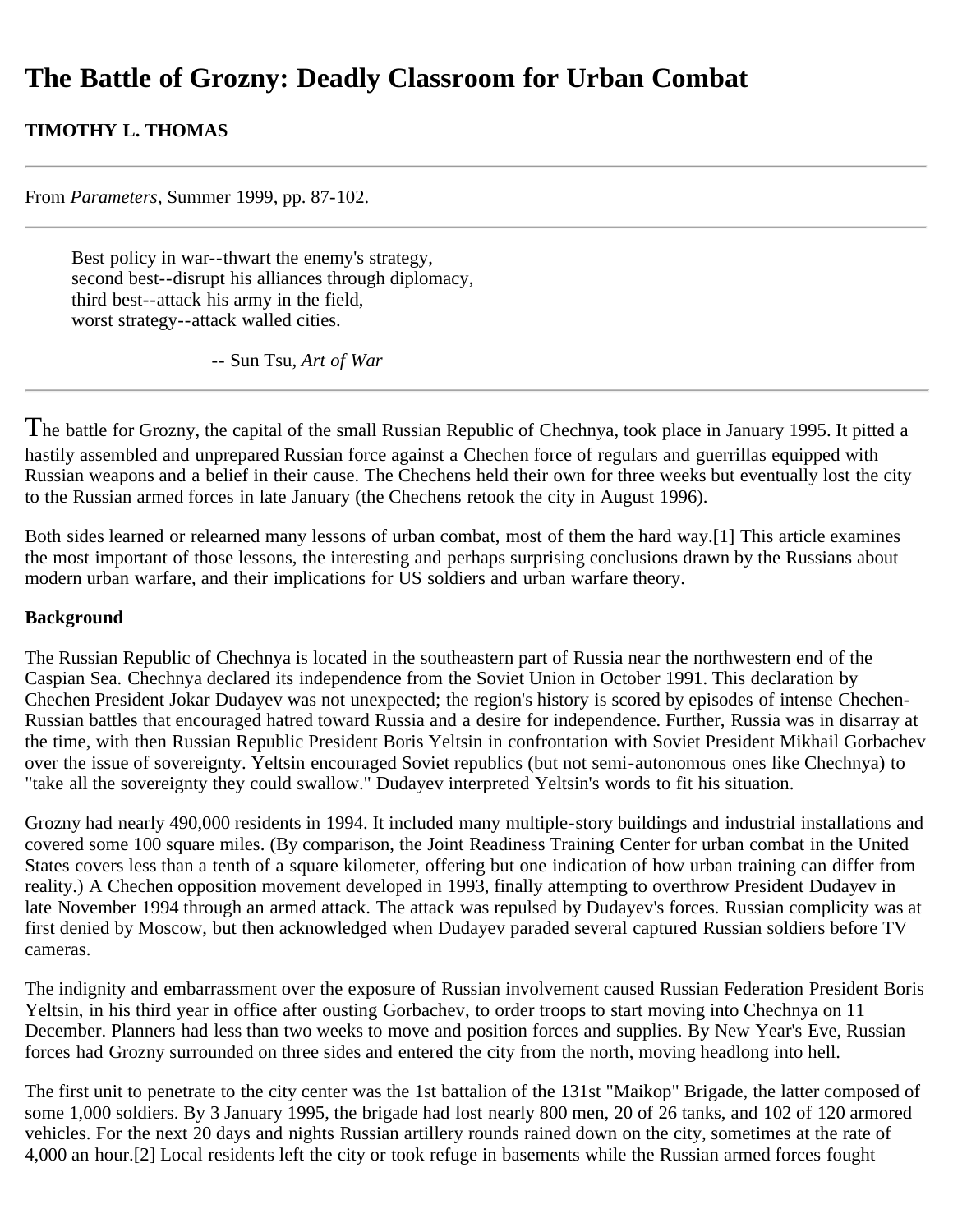Chechen "freedom fighters" or "bandits" (depending on one's perspective) on the streets and in the buildings above them.

When more captured Russian soldiers were shown on TV, the mothers of some went to Grozny to negotiate their sons' release. Those negotiations took place in the center of the city without Russian government assistance and while under Russian artillery bombardment. Dudayev extracted a promise from the Russian soldiers he released of eternal indebtedness to their brave mothers.

The struggle continued until 20 January, when the Russians finally took the city center and raised the Russian flag over the Presidential Palace.

Before delving into the lessons learned from this battle, we may note several contextual factors that conditioned the outcome.

The Chechen armed force spoke Russian, had served in the Russian armed forces, and had Russian uniforms. This made it much easier to understand Russian tactics and plans, and to use deception techniques. The Chechen force was not a typical army but rather a composite force of armed home guards (guerrillas) and a few regular forces. Much of the equipment in their possession had been left by Russia's armed forces in 1993 when departing Chechnya. By one account the Chechens had 40 to 50 T-62 and T-72 tanks, 620-650 grenade launchers, 20-25 "Grad" multiple rocket launchers, 30-35 armored personnel carriers and scout vehicles, 30 122mm howitzers, 40-50 BMP infantry fighting vehicles,[3] some 200,000 hand grenades, and an assortment of various types of ammunition.

The Russian armed forces that attacked Grozny, while well-equipped, were not the same professional force that opposed the West during the Cold War. Russian Minister of Defense Pavel Grachev, in a top-secret directive, listed some of the problems of his armed forces just ten days before the start of the war. He noted that the combat capabilities of the armed forces were low, the level of mobilization readiness was poor, and the operational planning capability was inadequate. Soldiers were poorly trained. Their suicide rates as well as the overall number of crimes in the force were up. Knowing the situation so clearly, Grachev's bold prediction that he could take Grozny with a single airborne regiment in two hours is incomprehensible.[4] Perhaps Grachev privately understood the true problems in the force but put on the face of public bravado to support the presidential directive he had received.

Other analysts confirmed the dismal state of readiness, estimating the capability of the Russian armed force to carry out combat missions as five or six times lower than what it had been in just 1991.[5] Not only was the force poorly trained, it also was undermanned. On the eve of the operation, Grachev apparently had a force of some 38,000 men, only 6,000 of whom entered Grozny on New Year's Eve. Dudayev is believed to have had 15,000 men in Grozny. This means that the 6:1 force ratio desired for attacking a city (a doctrinal norm derived from combat experience in World War II) clearly was not attained. On the contrary, the correlation of forces was 1:2.5 *against* Russian forces at the start of combat. In addition, the force that entered Grozny was a composite force, with some battalions composed of members from five to seven different units. Crews often hardly knew one another. One Russian officer noted that a rehearsal for taking a built-up area had not been conducted in the last 20 to 25 years, which contributed to decisions such as sending the force into the city in a column instead of in combat formation.[6] These facts, combined with the bad weather, the hasty political decision to enter the city, and the lack of training, offered the Russian force little chance for quick success.

## **Lesson One: Know Your Opponent and His Turf**

Societies are run by different methods. Some are governed by the rule of law, others by the rule of men. Some are governed by religious or local tradition, and still others by the tradition or customs of the clan. Chechnya was a society run by the rule of the clan.

Two traditions of the clan that unify the Chechen people are *adat* and *teip*. *Adat* is an ancient system of retribution, an unwritten code that is followed more closely than the Russian penal code or other imposed civil laws. The code is reputedly based on revenge, incorporating "an eye for an eye" sense of justice. For example, after two of their comrades had been killed, Chechen fighters took a building in Grozny and seized some Russian prisoners. They killed two and let the rest go.[7] They had their revenge.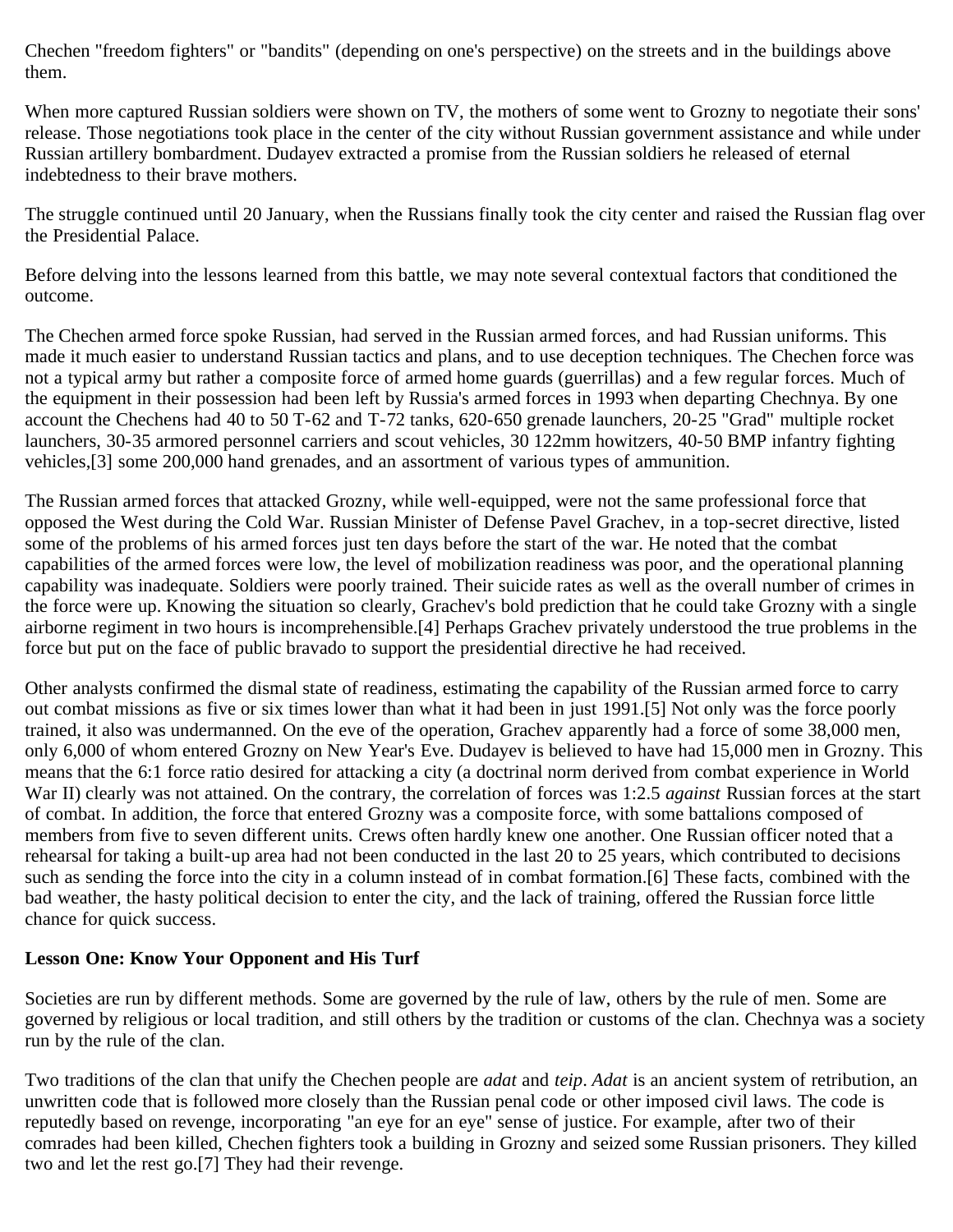The tradition of clan or tribe (*teip*) relationships is equally important and should have been stressed to Russian forces. *Teip* members fight fiercely to preserve their clan's independence, culture, and separate identity. Relations between *teips* "are based on blood feuds."[8] There are more than 150 *teips* in Chechnya, whose membership "ties a Chechen to a large extended family and to an ancestral piece of land."[9] If an opponent of the Chechens fails to take into account both *teip* and *adat* (as well as the long Chechen tradition of looking to older men for wisdom and to younger men for the "warrior" spirit), then he will not understand the fundamental issues uniting Chechen society and their will to fight foreign domination. Such will can outlast outside weaponry and presence. This lesson becomes more and more important to US planners as the American armed forces move to an expeditionary posture. An outside force can't stay forever, and the will of the local populace may win in the end.

In Chechnya there was even more at work than these internal cultural factors, however. There also existed an intense historical hatred of Russia and Russians among elements of the population, a reaction to the lack of respect shown by Soviet leaders and their Russian predecessors. In 1816, for example, Russian Caucasus commander General Alexi Yermolov insisted that "the terror of my name should guard our frontiers more potently than chains or fortresses." He launched a scorched earth policy, treating the Chechens with extreme cruelty to perpetuate his claim. In 1949 Soviet authorities erected a statue of General Yermolov in Grozny. The inscription read, "There is no people under the sun more vile and deceitful than this one."[10] This unbelievably callous and calculated insult by Soviet authorities ensured the eternal hatred of many Chechens, demonstrating how poorly Soviet authorities understood their own people. During the 1970s and 1980s, the Chechens repeatedly attacked this statue.

Joseph Stalin earned the further enmity of the Chechen people by deporting the entire population to Central Asia in 1944. Many died during these deportations, which Chechens viewed as genocide. They returned to their homeland 13 years later during the premiership of Nikita Khrushchev.

Yeltsin and his military planners failed to consider the "receptivity" of the people in Grozny to their demands and intentions. The Russian army lacks civil affairs units, and this missing element compounded their problems. In the same manner, any force considering an attack in an urban environment must evaluate both the type of opponent it is attacking (guerrillas, regular forces, etc.) and its will. If the opposing force has deep and persistent antipathy toward the attackers, then it will be impossible to achieve victory without a decisive confrontation and military conquest. The local force has the advantage; if it can persevere, it can pick the attacker apart in both the short and long term, eventually wearing him out. In this sense, the moral-psychological orientation of the defenders adds an important element beyond mere weaponry to the "correlation of forces."

In addition to understanding one's opponent, an attacker must know the urban terrain over which he will fight. The Chechens obviously had a huge advantage in Grozny, as does any native defender. Not only did they know the city's sewer, metro, and tram systems intimately, they also knew the back alleys, buildings, and streets. Russian forces were not so prepared. They had 1:100,000 scale maps when a scale of 1:25,000 or even larger was needed. As a result they often got lost, finding themselves in Chechen ambushes or exchanging fire with friendly units. Chechens took down street signs and repositioned them in cleverly misleading positions to confound the Russians. Unit boundaries were almost impossible to coordinate because of the lack of adequate maps. Tactical maps were often made from plain blank paper by hand, with Russian soldiers filling in the sheet with the city vista (streets, buildings, etc.) in front of them.

Modern urban sprawl continues to make this aspect of military operations in urban terrain (MOUT) more appealing to the defender. The Chechens reverted to a battle of "successive cities" after the Grozny battle ended, hoping to recreate their Grozny successes elsewhere. They moved their operations base to Shali, Argun, and other city centers. They recognized that they could accomplish two things with this tactic: they could negate Russian advantages of firepower in the open from helicopters, fixed-wing aircraft, and tanks, and they could blend in with the local population to their advantage. This not only continued to make it difficult to distinguish combatants from civilians, but it also helped the Chechens get the local population on their side. This was usually the result when Russian forces entered a city, destroyed property and buildings, and killed or wounded civilians while searching for their armed opponent.

The average Russian soldier possessed neither the cultural savvy nor the street smarts for such confrontations. Since urban combat is resolved at the squad and platoon level, well-trained soldiers are essential. Too often this fact is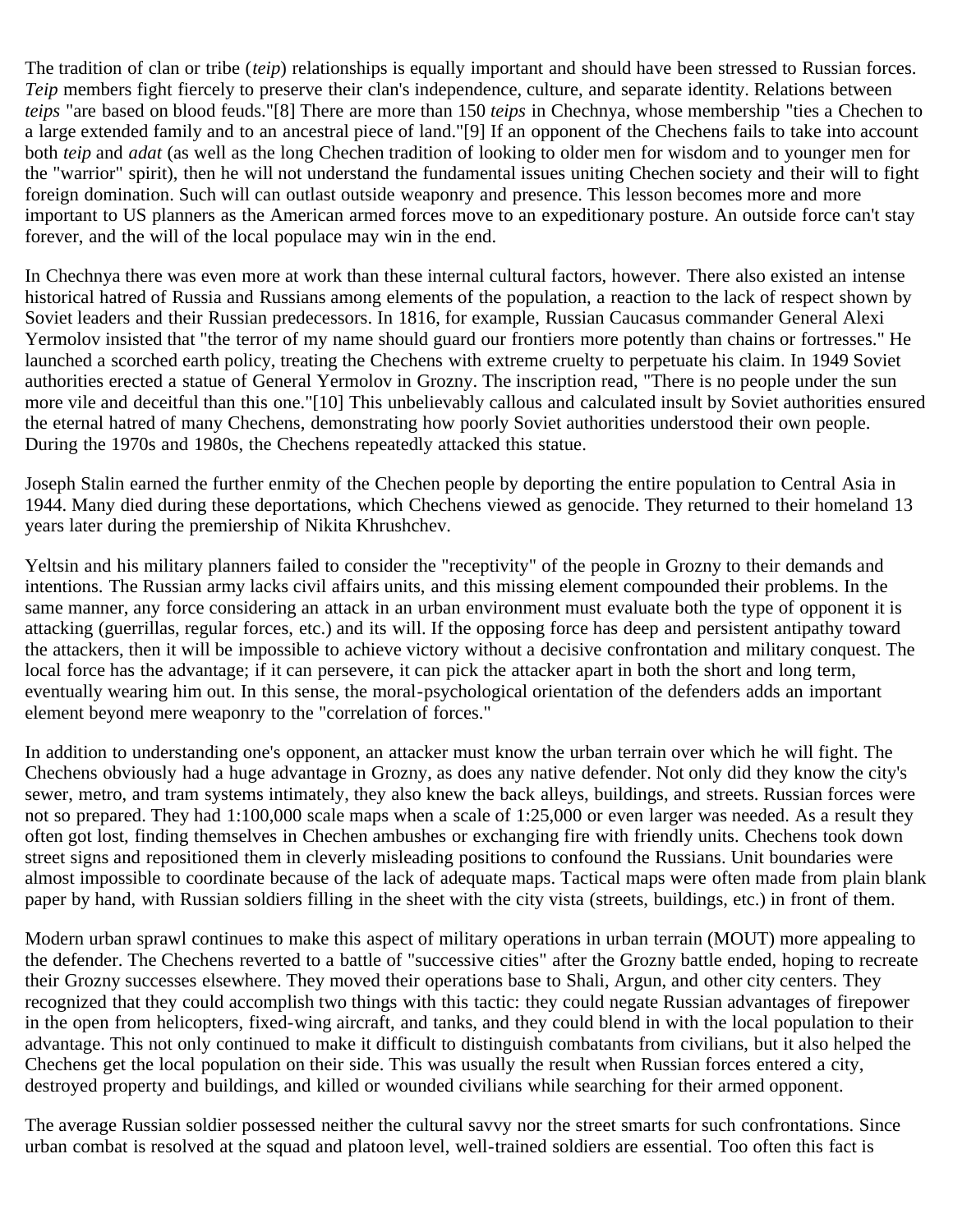ignored by forces contemplating an urban action. For Western armies, particularly expeditionary forces, there must be civil and public affairs units attached to help the soldier prepare for urban combat. A cultural understanding of the battlefield can greatly assist both the commander in understanding his mission and the average soldier in fulfilling it. An understanding of the city infrastructure offers similar advantages.

## **Lesson Two: Don't Assume--Prepare, Prepare, Prepare**

When planning for the intervention into Chechnya, the Russian force made several questionable assumptions. First was that the Chechen force would not resist or stand up psychologically to the concentration of large groups of state troops. Soviet forces had succeeded in Czechoslovakia in 1968 with such an operation, and they may have banked on a repeat performance in Chechnya. A second assumption was that qualified planners were still present on the General Staff. Much of the intellectual strength of the General Staff probably had atrophied along with the general dissipation of the armed forces over the previous five years. But even if the General Staff was fully operational and capable, any operation of this complexity may have been beyond their ability to prepare in two weeks (in preparation for the Czech invasion, for example, there were at least six extensive Warsaw Pact exercises over the course of several months to practice ground operations, air defense, logistics, and other elements before the intervention).[11] Finally, the plan presupposed a trained, coherent force that was as capable as the old Soviet military. None of the Russians' assumptions stood the test of reality.

Many outright errors were committed during the hasty preparation of the force as well. For example, the operations plan omitted technical support resources (such as communication equipment) and there was no coordinating agency linked with the president's administration to resolve political problems. The administration's information/propaganda machinery also failed to prepare the mass media to report positively on the reasons for the intervention or to illuminate the national interests at stake. Thus Russia lost the political and information battles in the first days of the conflict. Many of these problems were aggravated by the fact that at the time of the intervention, Russia did not have a national security concept, and only an outdated military doctrine.

In addition, three powerful ministers (Defense, Internal Affairs, and Internal Security) all had troops in the fight but failed to integrate their efforts.[12] As one source noted, "The enormous losses of the early days were caused by the poor level of professionalism of the command/staff element, which underestimated the enemy and was staggeringly negligent in coordinating actions among individual units and subunits as well as among the various types of forces."[13]

Other Russian problems included complacency as to the location of the main and reserve force, poor highway traffic control, a lack of knowledge of the area, and no clear-cut troop instructions on how or when to use their weapons. Soldiers were sometimes prohibited from massing fires and lacked clear rules of engagement and target adjustment criteria. Some troops had just arrived from training units and had no idea how to operate as part of a unit. All they knew were individual soldier skills.[14] According to one report:

In the 81st Motorized Regiment of the 90th Tank Division, out of 56 platoon commanders, 49 were yesterday's [civilian college] students. More than 50 percent of the men sent to war had never fired live shells with their tank cannons, and had no idea of how to do so. Military cooks, signalers, and mechanics were appointed to shoot antitank guns and missiles as well as machine guns.[15]

Just days before kicking off the operation into Grozny, a unit that was deployed at the Mosdok staging area conducted the following training: assembly and disassembly of equipment; range firing and field training; company tactical exercises and driving combat vehicles; battalion field training; driver testing; and alert drills.[16] Not a word about training on combat in cities.

Perhaps the most serious deficiency in the preparation phase was in intelligence data. The Russians had almost no information about the situation in the city, especially from human intelligence sources. Military intelligence did not delineate targets for air and artillery forces, and electronic warfare resources were not used to cut off President Dudayev's communications. Reconnaissance was poorly conducted, and Chechen strong points were not uncovered. There was little effective preliminary reconnaissance of march routes, reconnaissance amounted to passive observation, and reconnaissance elements appeared poorly trained.[17] Simply put, the Russians did not do a proper intelligence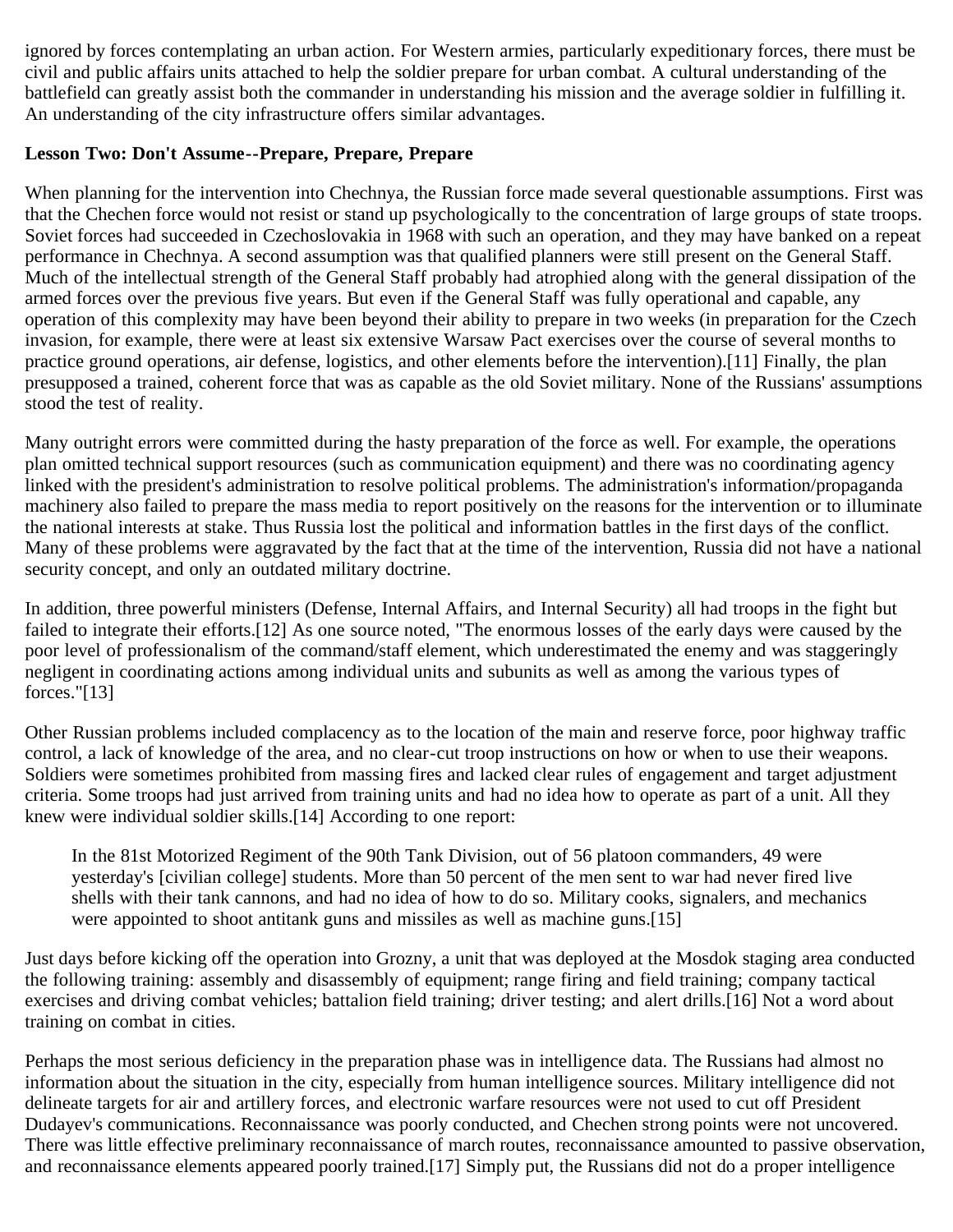preparation of the battlefield--indeed, there does not seem to be an established procedure for processing data for the intelligence preparation of the battlefield in the Russian armed forces. Commanders and troops tried to overcome this shortcoming in the course of combat actions, leading to delays in operations and reduced effectiveness.

These first two lessons (know your opponent and battleground, and the importance of preparation) may seem elementary, but they may also reveal aspects that US planners are most likely to miss. Analysts writing urban doctrine should raise their focus from tactics to consider also overarching concepts such as political considerations, limitations of city fighting, worldwide integration of economic assets, characteristics and types of opposing forces (guerrillas, regular force, willingness to violate international law), city size and infrastructure, and probable enemy methods for negating US operating superiority. It is a combination of these latter facts that will drive the tactics and operations when going into a city. Neither strategy nor tactics can be developed in isolation from them. US forces thus need an urban combat courses of action methodology to help select the optimum approach to each situation.

## **Lesson Three: Choose the Right Weapons**

The Chechen weapon of choice was the rocket propelled grenade launcher (RPG). The RPG was most feared by the Russians because of its multiplicity of uses. It could be used to shoot over buildings like a high-trajectory mortar, and it could be used either as an area weapon when fired over troop formations or as a precision weapon when fired directly at armored vehicles. Some destroyed Russian tanks were hit more than 20 times by RPGs.

A second weapon of choice for the Chechens was not really a weapon at all. It was the multitude of informationtechnology gadgets, especially cellular phones and commercial scanner systems, that allowed the Chechens to communicate easily with one another, ensured the coordination of combat operations, and allowed Chechens to listen in on Russian conversations (thereby proving to be a force-coordination multiplier). On many occasions, the Russians felt the Chechens knew what they were going to do ahead of time, and for this reason believed these communication devices were like weapons. The Chechens also used mobile TV stations to override Russian TV transmissions and to deliver messages from President Dudayev directly to the people. The Internet was also used, especially to raise funds and assistance from abroad.

Flame-throwers appear to have been a weapon of choice for the Russian force. One article written after the fighting noted that the Kalashnikov assault rifle, the Mukha grenade launcher, and the Shmel flame-thrower were a "soldier's best weapons."[18] The flame-thrower was chosen as much for its psychological effect as its ability to flush people or snipers out of buildings at a considerable range. Evidence supporting the view that this is an important Russian weapon was provided when an improved, jet-powered model was advertised for sale abroad in October 1998. It reportedly was capable of the same effectiveness as 152mm artillery rounds, and had a maximum range of fire of 1,000 meters (over a half mile!).[19] With its portability and range, it may prove to be an adequate substitute where the use of supporting artillery would be difficult.

A "weapon" of choice for both Russians and Chechens was the sniper, who caused panic and havoc with just a few well-placed shots. There are reports that the Chechens employed female snipers from the Baltic region. Snipers were extremely effective in slowing a convoy's movement and forcing a column to take another route. One observer wrote:

One experienced sniper is capable of doing what will prove to be beyond the capability of a tank, gun, or entire infantry subunit: disable a commander, destroy a gun or mortar crew, control one or two streets . . . and, most important, instill in the enemy a feeling of constant danger, nervousness, and expectation of a sudden shot. Everyone fears the Chechen snipers in Grozny. . . . There are many cases where a sniper wounds a serviceman, and then kills the wounded person and those who come to his aid.[20]

The sniper could also use an RPG in conjunction with a sniper rifle. A real problem for Russian troops was identifying snipers who shot at them and then donned a Red Cross armband and mingled with the local populace and the Russian soldiers he was killing. To counteract this, Russian checkpoints began forcing the Chechen men to take off their shirts. Soldiers would look for bruises on the shoulder from weapon recoil, for powder burns on forearms, or for a silver lining around cuffs (from mortar or artillery propellant bags). They also smelled clothing for gunpowder and looked for traces of it under fingernails or on arms or legs. Russian forces also employed snipers, but not with the same degree of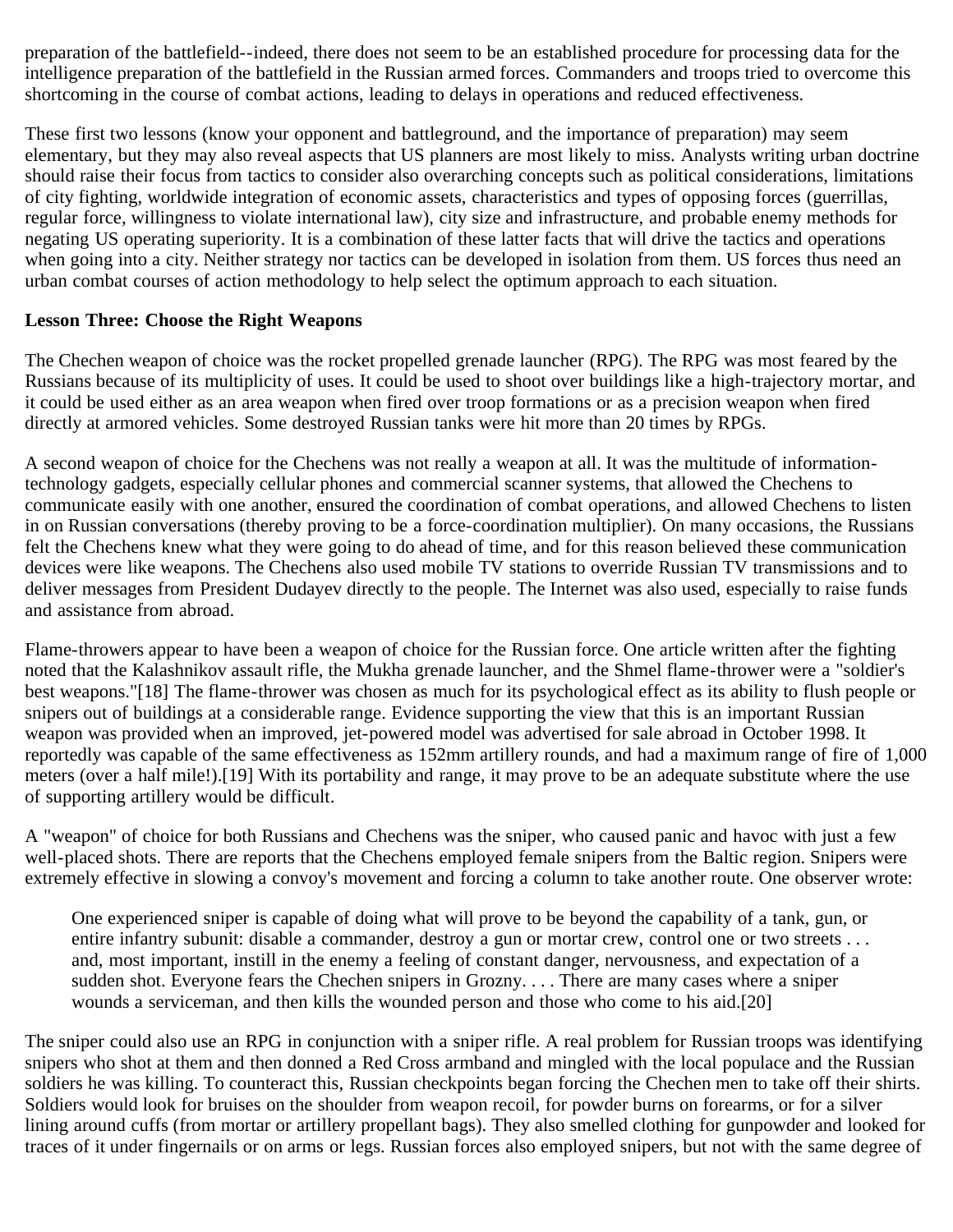success as the Chechens. A March 1995 article decrying the neglect of sniper training attests to this fact.[21]

The correct mix and employment of weapons in the city were also important. Grozny was a three-tiered fight (upper floors of buildings, street level, and subterranean or basement), and the weapons had to fit. Russian tanks could not lower their main gun tubes and coaxial machine guns low enough to shoot into basements harboring Chechen fighters. To correct this problem, the Russians put ZSU-23-4 self-propelled, multi-barreled, antiaircraft machine guns forward with columns to fire at heights and into basements.

The use of artillery and air power in the city was counterproductive in many instances. Indiscriminate bombing and shelling turned the local population against the Russians. The locals included some Russian citizens who were inhabitants of Grozny (and who found it incomprehensible that their own leaders had such disregard for the lives of civilians). Most of the Russian population of Grozny lived in the center of the city. Since this is where the most severe fighting took place, Russian civilian casualties were high.

## **Lesson Four: Adapt Tactics to the Situation**

The principal Chechen city defense was the "defenseless defense." They decided that it was better not to have strong points, but to remain totally mobile and hard to find.[22] (Some strong points did exist but were limited to dug-in tanks, artillery, or BMPs to engage targets head-on.) Hit-and-run tactics made it difficult for the Russian force to locate pockets of resistance and impossible to bring their overwhelming firepower to bear against an enemy force. Russian firepower was diluted as a result and could be used only piecemeal. Chechen mobile detachments composed of one to several vehicles (usually civilian cars or jeeps) transported supplies, weapons, and personnel easily throughout the city. Chechens deployed in the vicinity of a school or hospital, fired a few rounds, and quickly left. The Russians would respond by shelling the school or hospital, but usually after the Chechens had gone. Civilians consequently viewed this action as Russians needlessly destroying vital facilities and endangering their lives, not realizing who had initiated the incident. The Chechen mobility and intimate knowledge of the city exponentially increased the effect of their "defenseless defense."

The slaughter of the Russian 131st Brigade was a result of this tactic. Russian forces initially met no resistance when they entered the city at noon on 31 December. They drove their vehicles straight to the city center, dismounted, and took up positions inside the train station. Other elements remained parked along a side street as a reserve force. Then the Chechens went to work. The Russian lead and rear vehicles on the side streets were destroyed. The unit was effectively trapped. The tanks couldn't lower their gun tubes far enough to shoot into basements or high enough to reach the tops of buildings, and the Chechens systematically destroyed the column from above and below with RPGs and grenades. At the train station, Chechens from other parts of the city converged on the station and surrounded it. The commander of the Russian unit waited until 2 January for reinforcements, but they never arrived. His unit was decimated.

The most lethal Chechen force in those early days of January was led by one of President Dudayev's most trusted warriors, Shamil Basayev. Basayev's "national guard" force consisted of some 500 men who had fought in Abkhazia against Georgians in 1992-93. Battle-hardened, they moved in groups as large as 200 at times, showing up in cars with guns blazing.[23] The more typical Chechen combat group was a three- or four-man cell. Five of these cells were usually linked into a 15- to 20-man unit that fought together.

Some Chechen soldiers pretended to be simple inhabitants of Grozny, volunteering to act as guides since it was so difficult to navigate in the city.[24] They subsequently led Russian convoys into ambushes. Russian forces tried to counter Chechen ambush tactics by using a technique called "baiting," in which they would send out contact teams to find Chechen ambushes. In turn, the Chechens used a technique called "hugging," getting very close to Russian forces. This technique eliminated the Russian use of artillery in many cases, and it exposed baiting tactics.

The Chechens were proficient at booby-trapping doorways, breakthrough areas, entrances to metros and sewers, discarded equipment, and the bodies of dead soldiers. Some command-detonated mines were also used, but this weapon found greater use in other cities the Chechens defended. (A detailed 1998 Russian article about the importance of initially using plenty of expert engineer-reconnaissance forces in MOUT was published to teach how to counteract such threats.<sup>[25]</sup>)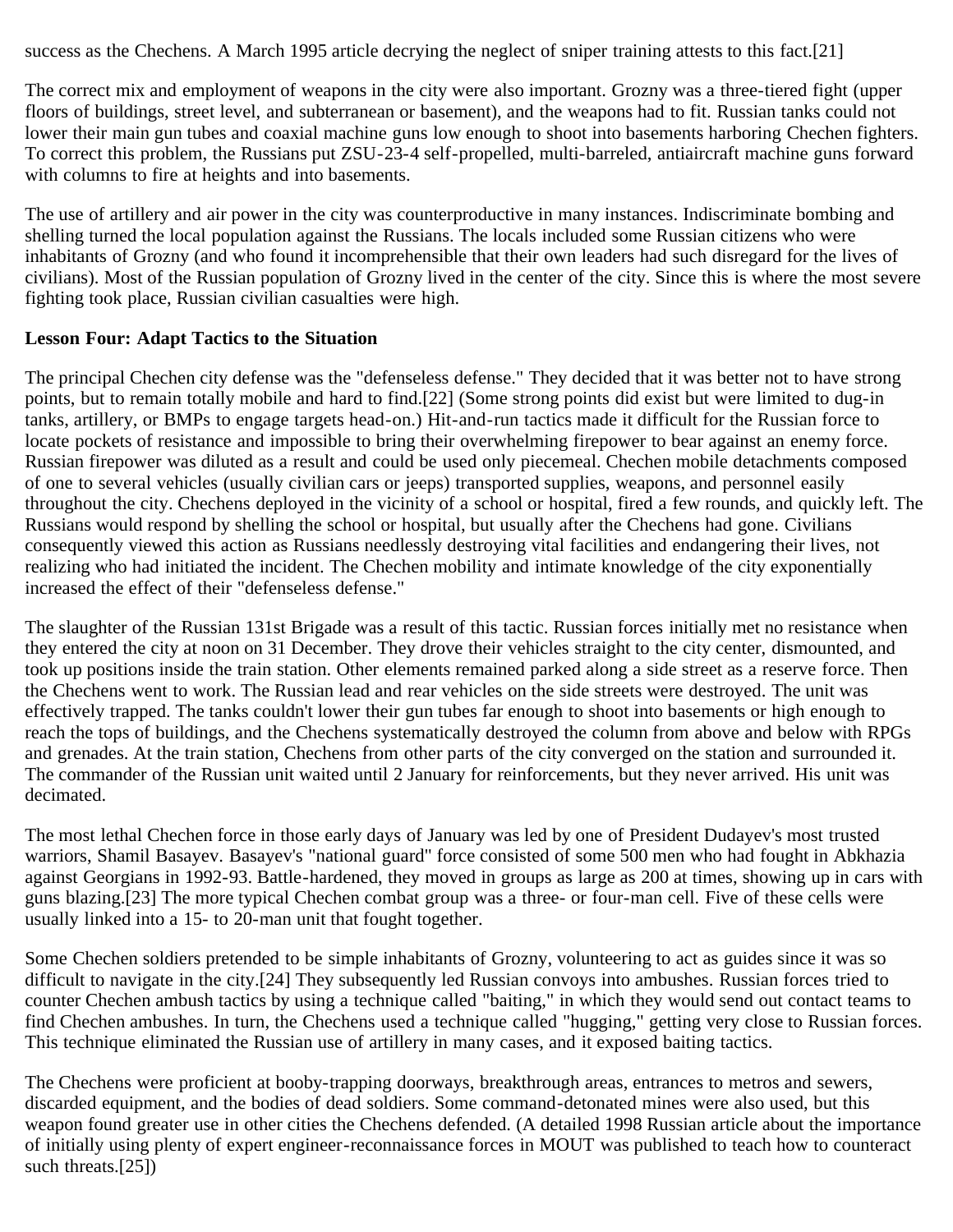Russian forces became wary of moving into a building and learned to proceed methodically. They began taking one building at a time, and moving block by block instead of rapidly moving into the city center as they had at the beginning of the intervention.

Another significant Russian problem was the delineation of boundaries between units owing to the nonlinear nature of urban combat. For the Russian force, this problem was complicated by four factors: poor communications that prevented units from knowing where other units were; the absence of an integrated communications system tying together different units from the Ministry of Internal Security, the army, and the other services; different operational tempos in different parts of the city that caused one unit to get ahead of another; and dealing simultaneously with both vertical and horizontal boundaries within a building. This difficulty in ascertaining boundaries resulted in several incidents of fratricide and instances in which units were pinned down by friendly fire for up to an hour. Aware of these problems, the Chechens exploited boundary conditions whenever possible. To help overcome such difficulties, a Russian expert recommended that units wear pagers and use a map display system known as Cospas-Sarsat during future operations. (Cospas-Sarsat is a system of geostationary satellites that act as a global positioning system, especially for search and rescue.)

A final tactical issue was the Russian use of assault detachments and tanks to seize buildings and drive the Chechens from the city.[26] Initially the Russians relied heavily on tanks in Grozny, but this approach was soon abandoned, with infantry and marines then becoming paramount. The initial instruction pamphlet issued to Russian soldiers in Grozny noted that a tank platoon should move at the head of the column, covered by motorized riflemen and flame-throwers. Reserve teams advancing in armored personnel carriers behind the tanks would fire against second and third floors. Three months later conflicting advice appeared in Russian army magazines. Tanks were advised to seal off city blocks, repel counterattacks, and provide cover. In providing supporting fires along streets, tanks were expected to occupy covered positions or operate only in areas controlled by motorized rifle units. During movement, tanks would move behind infantry at a distance beyond the effective range of enemy antitank weapons, but close enough to support the infantry with grazing fire from machine guns. The same principle was to be used for calculating the follow-on distance for other armored vehicles. Additionally, metal nets and screens were mounted 25 to 30 centimeters away from the armor to create protection from Chechen antitank rounds.

#### **Lesson Five: Anticipate and Resolve Communications Problems**

As we have seen, a lack of training was the biggest problem for Russian troops and staffs in planning and executing the urban combat mission. The most significant technical problem was establishing and maintaining communications. In 1997-98, no issue received more attention on the pages of the Russian army's most prestigious journal, *Armeyskiy Sbornik*. Obviously, this problem greatly complicated the execution of missions. If you can't coordinate and control units, how can they bring firepower to bear effectively?

The breakdown in communications occurred at the platoon, company, and battalion levels. Some of the problems were clearly the fault of Russian planners, such as the decision during the battle for Grozny to transmit all messages in the clear. This misstep obviously allowed the Chechen force not only to monitor all transmissions and thus prepare for what was coming next, but also to insert false messages in Russian communications traffic. Later, the Russians used message scramblers.[27]

The chief factor in the communications breakdown, however, was simply the vertical obstacles posed by urban structures. High-rise buildings and towers impeded transmissions, especially those in the high to ultra high frequencies. Communication officers had to consider the nature of radio wave propagation and carefully select operating and alternate frequencies, and they had to consider the interference caused by power transmission lines, communications lines, and electric transportation contact systems.[28]

Many radio transmitter operators were killed in the initial battles, as Chechens focused on soldiers carrying radios or antennas. To solve this problem, Russian radio operators began concealing their antennas. However, this led them to hide their whip antennas in a pocket or under a shirt, and in their haste to reassemble the radio while under fire, forgetting to reconnect the antenna.[29]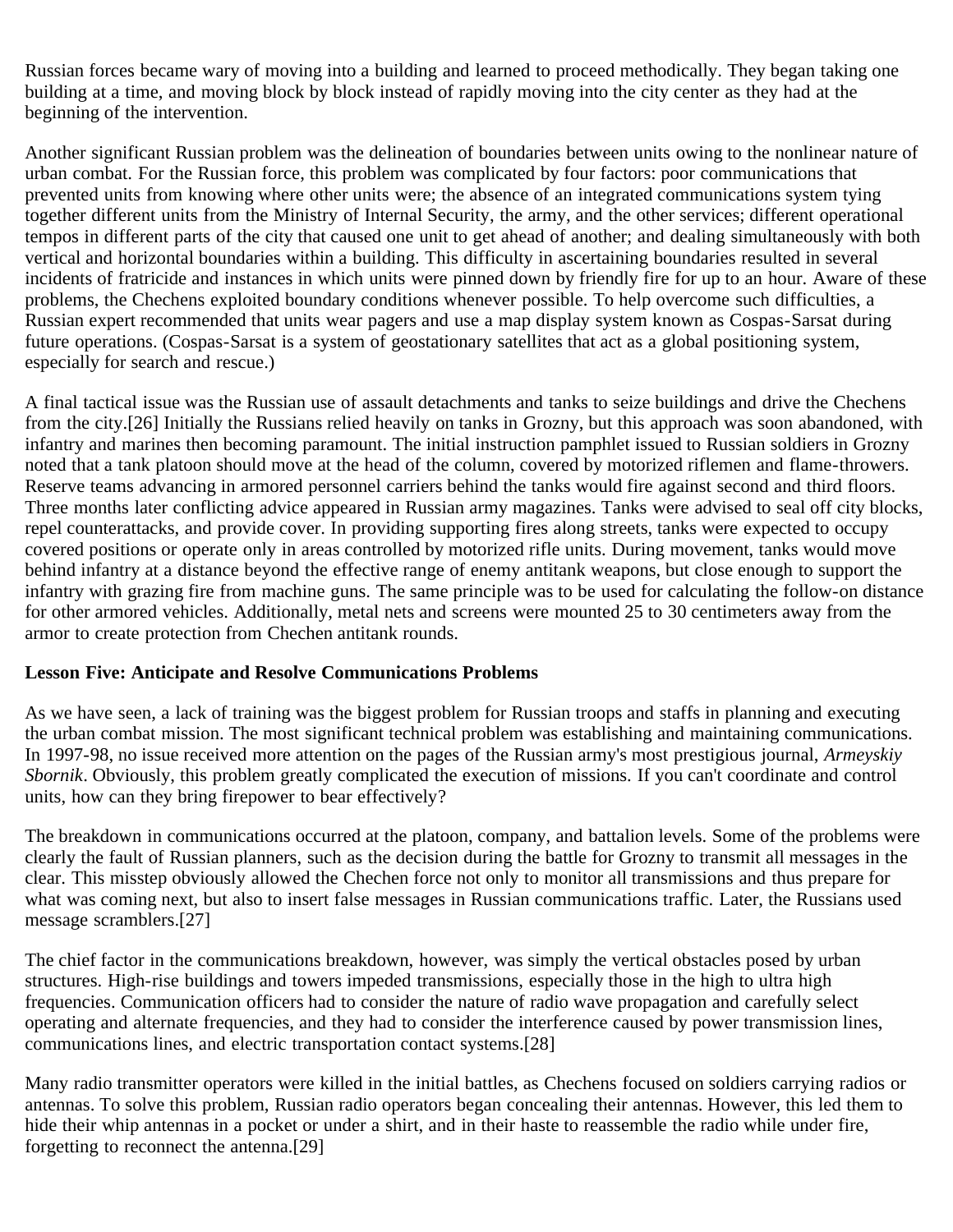After-action recommendations by Russian communication specialists included developing more convenient and lighter-weight gear for radio operators, including wire-type antennas; outfitting units with cellular and trunk-adaptable radios; putting an indicator lamp on the radio sets to highlight problems; developing a common radio storage battery; and providing alternate antennas in follow-on models, capable of automatic connections in case primary antennas become disabled.[30]

The Russians noted that the Chechen forces used Motorola and Nokia cellular radios, and leased satellite channels on foreign relays. This enabled them to establish communications between base stations and to maintain quality mobile radio communications.[31]

## **Looking to the Future**

When considering the initial failure of the Russian forces in Grozny in January 1995, it seems apparent that the issues outlined above, drawn from one-on-one discussions with participants as reported in Russian military literature from January to March 1995, would be at the center of the lessons-learned discussion. But Russian conclusions about the types of weapons and methods for attacking in future urban combat were much more imaginative than originally expected, focusing largely on the low end of the technological hierarchy. Such Chechen strategies as "defenseless defense" and "successive cities" seemed to force an innovative response.

For example, one of the lessons learned by Russian forces and underscored in their critique of combat in Grozny is the increasing utility of nonlethal weapons in future urban combat. This conclusion primarily refers to chemical weapons not banned by the Geneva Convention, such as tear gas and other agents.[32] The principal lesson Russian commanders seem to have learned is, "Don't fight this type of battle unless there is no other option." Gas is an option because it debilitates opponents and allows friendly forces to disarm them without lethal combat.

But the Russians are also considering high-tech, debilitating nonlethal means (rays of light causing blindness or seizures, subsonic sounds that penetrate concrete or metal and induce vomiting or spasms, electromagnetic waves, etc.).[33] New types of psychological operations, an old nonlethal technique, were under discussion as well. Psychological warfare techniques have been seriously upgraded through information technology developments. For US forces concentrating on the high-technology solutions and approaches (firing around corners, devices to measure heartbeats through walls, etc.), it is important not to overlook counters to Russian innovations. At the very least, improvements should be made to US soldier protective devices. Despite the standard US aversion to the use of most of these Russian nonlethals, they may be more than attractive to other armies, especially if they are underbudgeted, undermanned, and undertrained.

The Russians learned other lessons from their Chechnya experience as well. They will likely now do everything in their power to persuade political figures to solve conflicts by peaceful means,[34] and their preparation phase for urban combat probably will be comprehensive and exhausting in the future, since it is clear that Chechnya was not like Czechoslovakia. There will be more instruction on urban combat in their academies. The correlation of "other forces" (customs, religion, belief in the cause, receptivity to friendly forces, etc.) will be considered during the preparation phase, as will such factors as types of forces (guerrillas, regular, mercenaries), building materials, communications potential, local customs and resistance, friendly forces available, and the use of chemicals. Those chemicals may include "traction interrupters" to interfere with the working parts of equipment or to change a road surface, pyrophoric materials to burn non-flammables, or even biological materials to destroy electric and insulating materials.[35] It is clear that the Russian armed forces learned that if they can disable a person or piece of equipment, then it will be much easier to achieve their objective.

If force is used, there will be no preparatory fires (because it turns the population against you), but only supporting fires during the operation.[36] This concept may result in an extended use of direct fire artillery and a greater reliance on flame-throwers. It will be imperative to get civilians out of a city before fighting starts. Army aviation will be used to adjust artillery fires, provide battlefield command and control of troops, mark and coordinate boundaries, evacuate the wounded, and insert air assault forces at critical points in the city.[37] Finally, as the United States learned in Somalia, it is not always the best-equipped force that wins. Patience, discipline, and will play a greater role in the long run than the Russians acknowledged going into Grozny. This lesson must be learned by those who rely too heavily on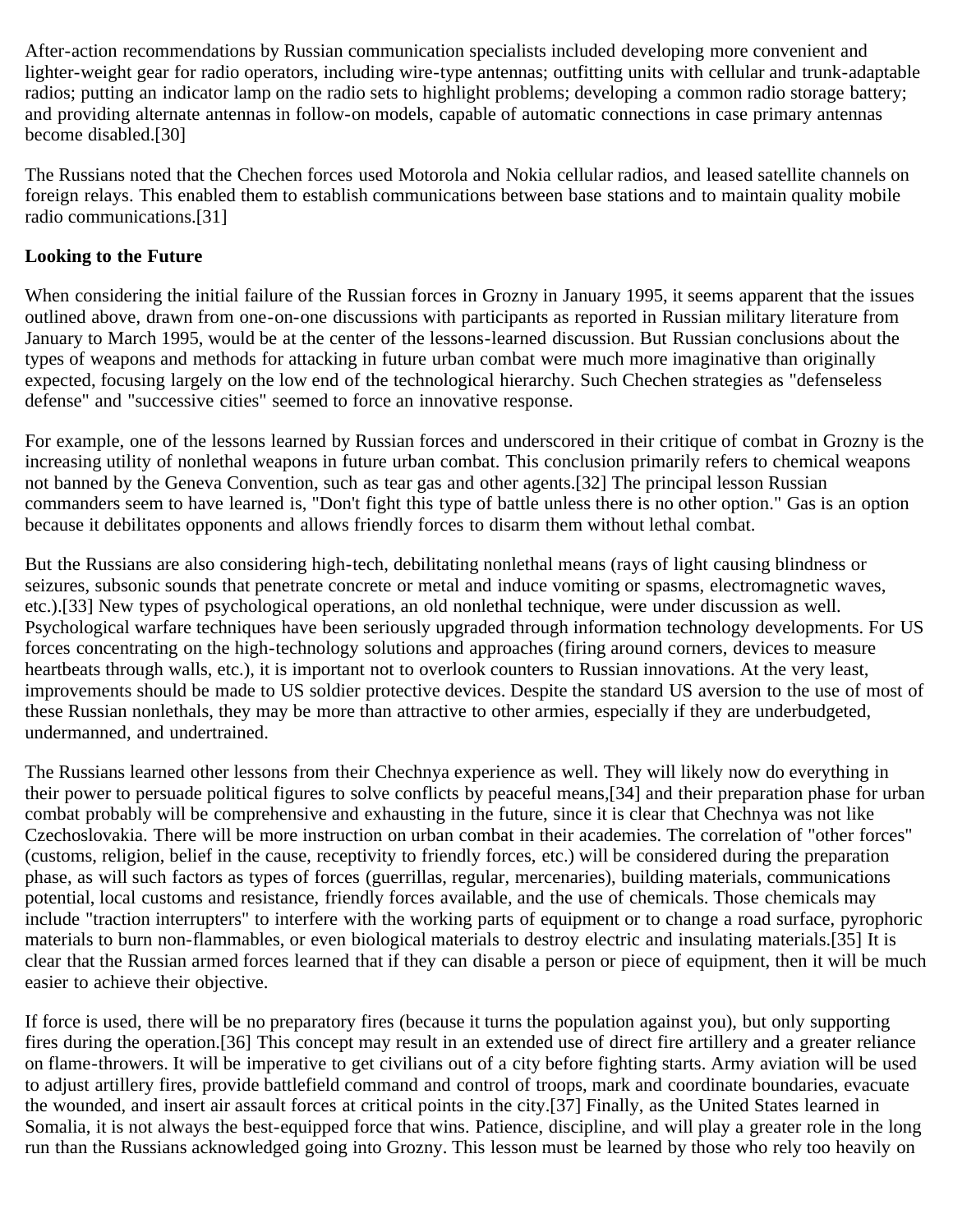precision weapons and think that victory is possible in the short term. Long-term engagement works against the intruding force; as civilian casualties mount, every move is scrutinized in the media, and the international community bands together to scold the "perpetrator."

Finally, a lesson learned by medical personnel and participants was the psychological stress of urban combat. Like the war in Afghanistan, the Chechen conflict produced severe cases of combat stress and psychological trauma. A psychologically well-prepared and trained Russian force was not available during the initial fight for Grozny. As a result, Russian commanders began establishing a reserve force only a few hundred meters away from the main force during the fighting. This reserve acted as a relief force that replaced the main force when it became psychologically spent. This usually occurred after about three hours of house and booby-trap clearing, which were the most stressinducing activities other than clearing obstacles during the most intense days of the fight. A recent article about Chechnya noted that younger members of the native population there are also having serious troubles with stressinduced injuries from the war. One physician in Grozny, speaking about the children, noted: "They have become more aggressive, nervous, cruel. They have no respect for elders. They're dangerous to be around. They have psychological illnesses, terrible illnesses. Some can solve problems only with a gun."[38]

The first visible indicator of the traumatic nature of the attack on the Russian psyche was an article in *The Journal of Military Medicine*, just four months after the start of serious fighting. Major General V. S. Novikov, a professor in the medical service, gave a scathing account of the neurological disorders he was observing in Chechnya.[39] Novikov screened 1,312 troops in his survey. He found that 28 percent were healthy, while the other 72 percent had some type of psychological disorder (46 percent exhibited asthenic depression symptoms--insomnia, lack of motivation, anxiety, neuro-emotional stress, or tiredness--and the other 26 percent exhibited psychotic reactions such as high anxiety or aggressiveness, a deterioration of moral values or interpersonal relations, and excitement or depression). The longer a soldier was stationed in the war zone, as expected, the more radical the change in his neuro-psychological condition. Novikov termed this condition Post-Traumatic Stress Syndrome, using the English acronym for this affliction in the Russian original. He had obviously studied the US experience in Vietnam. The percentage of troops with combatinduced deficiencies was higher than in Afghanistan.[40]

Novikov's research also revealed that some 32 percent had experienced extreme stress while preparing for combat actions. These soldiers were taught active and passive muscular relaxation; others received psychological therapy or even pharmacological treatment (to treat insomnia or stress). After their removal from combat, troops' asthenic symptoms decreased while their psychotic disorders increased.[41]

## **Conclusions**

The lessons of the fight for Grozny are several and sobering for anyone who contemplates using troops in an urban environment. While some of the lessons learned by Russian and Chechen combatants are peculiar to that region, others have wider applicability. No army wants to engage in urban combat, but increasing urbanization and the danger of strikes from high-precision weapons may well force the fight into the city, where the defender has all the advantages.

Preparation for urban combat should begin in peacetime. There is a vast array of possible courses of action, options, constraints, limitations, force mixes, enemy compositions, legal factors, and city characteristics that must be studied and understood. The most important point may be that there is no "standard urban combat operation." Each is unique to the opponent, the city, specific operational and tactical issues, and geopolitical considerations, among other factors. Understanding the elements and ramifications of urban combat is a difficult but crucial task for any army, but especially for one moving from a forward-deployed to an expeditionary state. In the latter case, the tasks required to sufficiently sustain or support urban combat are enormous.[42]

## **NOTES**

1. For an extended, blow-by-blow version of the fighting during the month of January, see either Carlotta Gall and Thomas de Waal's firsthand accounts in *Chechnya: Calamity in the Caucasus* (New York: New York Univ. Press, 1998), chapters 1 and 10; or Timothy Thomas, "The Battle for Grozny," *Slavic Military Studies*, 10 (March 1997), 50- 108.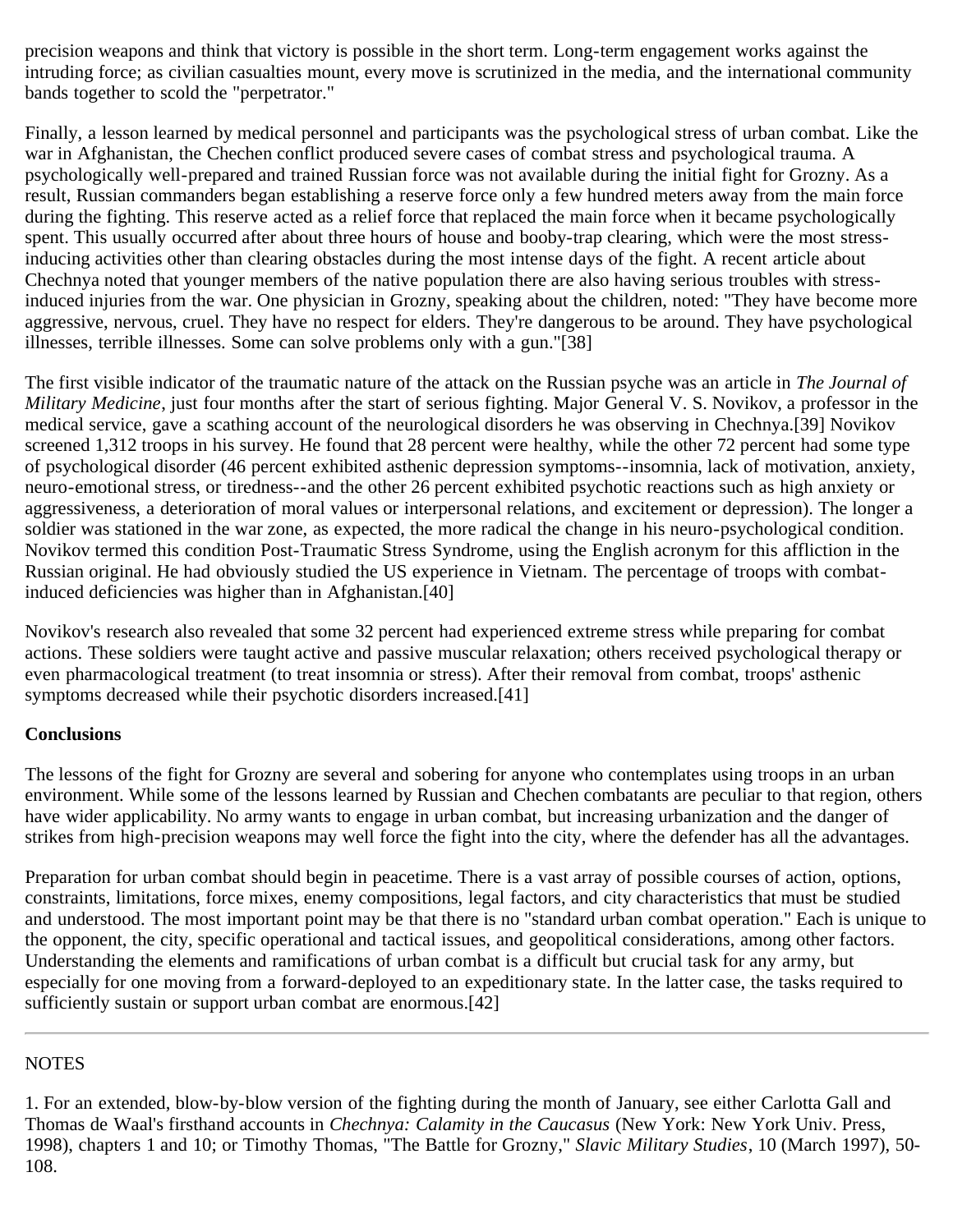2. David Remnick, "In Stalin's Wake," *The New Yorker*, 24 July 1995, p. 48.

3. Sergey Surozhtsev, "Legendary Army in Grozny," *Novoye Vremya*, No 2-3 (January 1995), pp. 14-15.

4. N. N. Novichkov, et al., *Rossiyskiye vooruzhennyye sily v Chechenskom Konflikte: Analiz, itogi, vyvody (analiticheskiy obzor)* (Paris, Moscow: Holveg-Infoglob-Trivola, 1995), pp. 18, 19.

5. Ibid., p. 21.

6. Vitaliy Kudashov and Yuriy Malashenko, "Communications in a City," *Armeyskiy Sbornik*, No. 1 (January 1996), p. 30.

7. Peter Ford, "Chechens' Eye for Eye Vendettas Shape War," *The Christian Science Monitor*, 8 March 1995, pp. 1, 13.

8. Novichkov, et al., p. 5.

9. Gall and de Waal, p. 26.

10. Ibid., pp. 39, 41, 62.

11. Graham Turbiville, "Soviet Bloc Maneuvers," *Military Review*, 58 (August 1978), 19-35.

12. Novichkov, et al., pp. 28-30.

13. Ibid., pp. 30-31.

14. Ibid., pp. 23, 25.

15. "Soldiers Sent to Battle after 8 Days' Training," *Moscow News*, 17-23 April 1997, p. 5.

16. Ibid.

17. Novichkov, et al., pp. 34, 35.

18. Vladimir Berezko, "Flame Throwers: A Second Birth," *Krasnaya Zvezda*, 29 December 1995, p. 2. The Mukha antitank weapon was second in popularity to the RPG. There were also reports that the flame-thrower was underutilized, but these were deemed a mistake.

19. ITAR-TASS, 0943 GMT, 2 October 1998, as translated by FBIS and downloaded to their web page. The high accuracy is due to an engineering development in which the motor and fire satchel inside the bore (container) separate.

20. Oleg Mikhaylov, "A Rare and . . . Unpopular Specialty: About One Lesson of the New War," *Armeyskiy Sbornik*, No. 3 (March 1995), pp. 38-41.

21. Ibid.

22. Chechen Brigadier General Zelimkhan Yandarbiyev recently emphasized this point, noting that in the early fight for the city "the situation did the organizing." "Chechen Commander on Modern Separatism," *Nezavisimoye Voyennoye Obozreniye*, No. 2, 22-28 January 1999, p. 2.

23. Gall and de Waal, p. 205.

24. In addition, Chechen artillery observers operated in the rear of Russian forces disguised as peaceful residents or refugees. Some Chechens, especially Russian-speaking women, reported on Russian forces. Chechens also took hostages to coerce family members to serve as artillery spotters in the rear of Russian forces. See *Armeyskiy Sbornik*,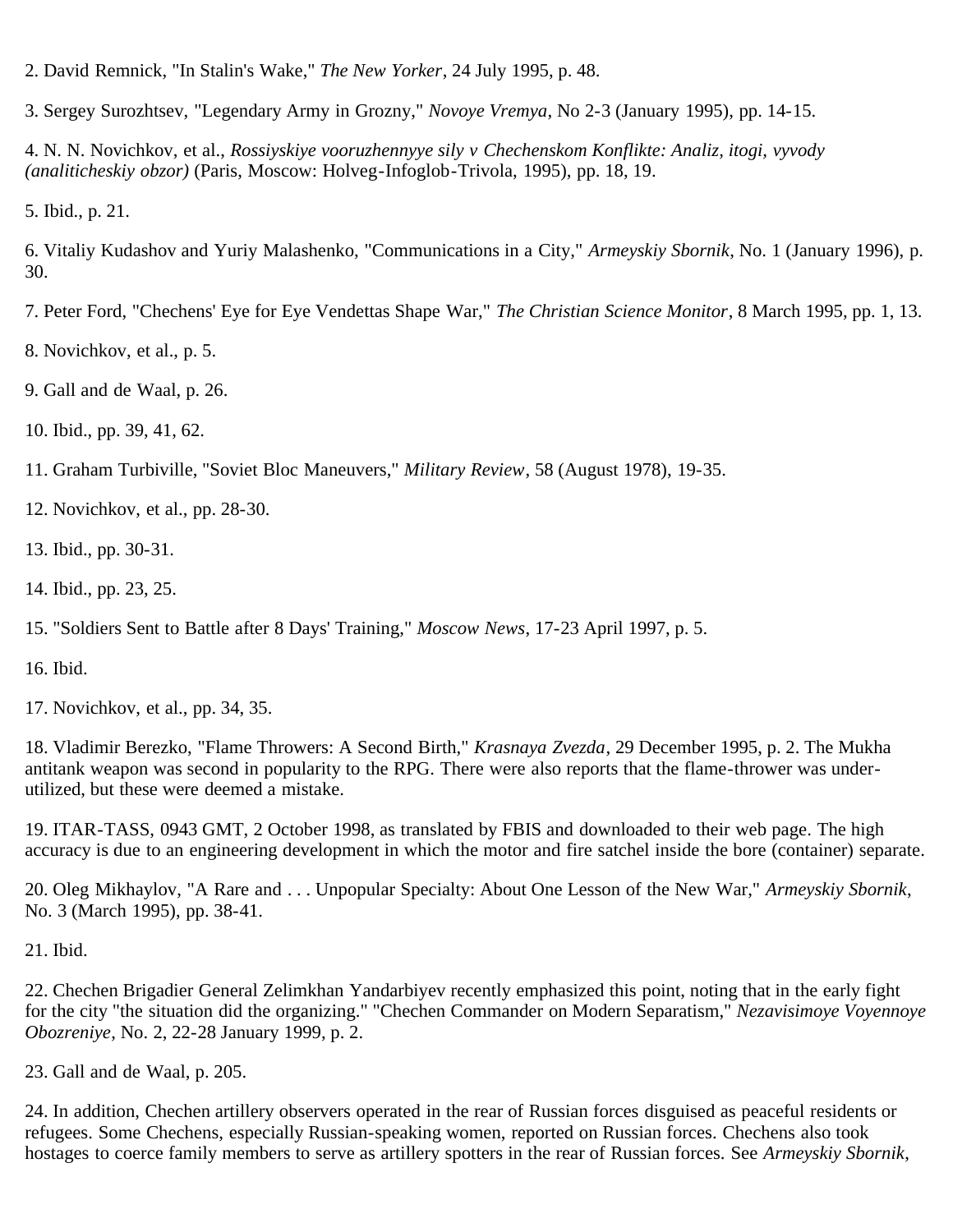No. 1 (January 1996), pp. 37-42.

25. Vadim Mayatskii, "When Storming a City . . . ," *Armeyskiy Sbornik*, No. 2 (1998), pp. 62-68.

26. A proper explanation of the concept of employing assault detachments requires a separate article.

27. Valeriy Osyanin, Yevgeniy Komarov, and Nikolay Chistyakov, "Portable Radios in Grozny," *Armeyskiy Sbornik*, No. 10 (1996), pp. 41-43.

28. Kudashov and Malashenko, p. 30. Other recommendations to improve communications included: using radios with automatic frequency tuning together with devices for guaranteeing scrambling and masking speech; using HF radios of armored vehicles with a supplementary receiver; using an "architectural waveguide" and "signal amplification by obstacle" plan (bouncing signals off of buildings or retransmitting them at intersections or via airborne platforms); locating VHF/UHF radios at a distance of three to five times the height of reinforced concrete upper stories or iron roof structures; putting antennas near windows or doors of upper stories when a radio is in a building; remoting radios from basements by using 10-15 meters of coaxial cable mounted to local objects with brackets or feeding into an existing television antenna; and using beam antennas to maintain communications with a distant subscriber and a whip antenna for a radio net. Ibid.

29. Osyanin, et al., p. 41.

30. Ibid., p. 43.

31. Vladimir Komashinskiy, Valeriy Kurnosov, and Nikolay Burenin, "In the Interest of Continuous Command and Control," *Armeyskiy Sbornik*, No. 10 (October 1996), pp. 48-49. Two other interesting articles on future communications techniques or adaptations are Aleksandr Anatolyevich Ivanov, "A View of the Future," *Armeyskiy Sbornik*, No. 11 (November 1996), pp. 6-8; and Nikolay Kochetov, Vladimir Artamonov, and Yevgeniy Komarov, "Flexible Command and Control," *Armeyskiy Sbornik*, No. 9 (September 1995), pp. 36-38. One report stated that some commercial cellular communications were used to support Russian formations and units in Grozny, but no further information was provided.

32. V. V. Kilunin, "New Views on Combat Actions in a City," *Military Thought*, 7 (No. 3, 1998), 41-43.

33. Novichov, et al., p. 164.

34. Kilunin, p. 41.

- 35. Novichov, et al., p. 164.
- 36. Kilunin, p. 41.
- 37. Ibid., pp. 42-43.

38. Edward Kline, "Chechnya after the War," *Central Asia Monitor--On-Line Supplement*, 7 January 1999.

39. V. S. Novikov, "Psycho-physiological Support of Combat Activities of Military Personnel," *Military Medical Journal*, No. 4 (1996), pp. 37-40. The discussion and information in this section were taken from this article.

40. Ibid., pp. 37-38.

41. Ibid., pp. 38-39. Novikov recommended collective suggestive influences and pharmacological treatments as the most effective, and that there should be five specialists at army level (two psycho-physiologists, and one psychopharmacologist, one psychiatrist, and one medical psychologist). This group can assess 200-250 people per day and provide help. Ibid., p. 39. There were also urban combat "lessons learned" offered by some of the more savvy reporters who were present during the fight for Grozny that should be studied. Their experiences and opinions were colored differently than those of the combatants and remain valuable. Anatol Lieven, for example, offered three telling